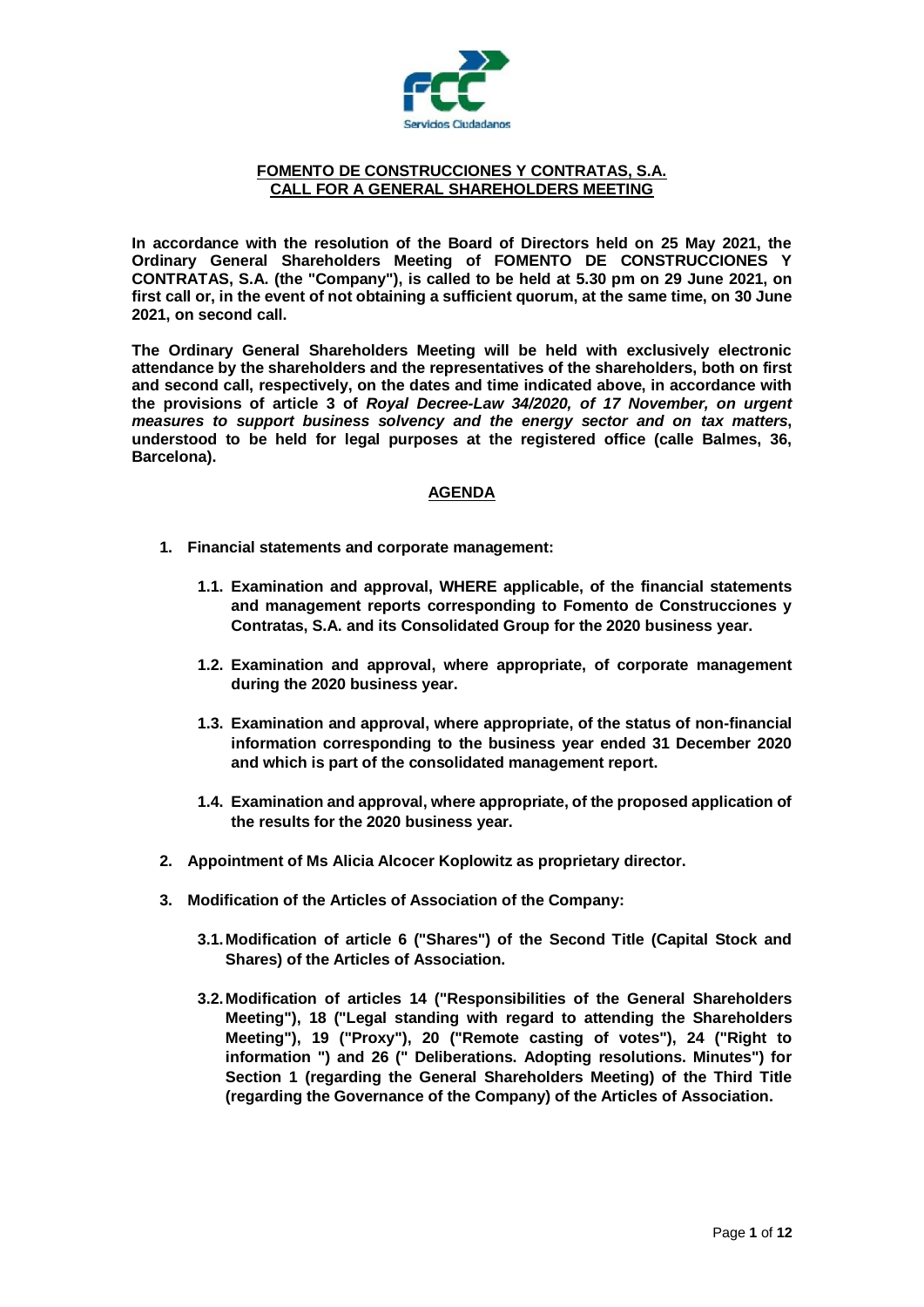

- **3.3.Incorporation of a new article 18 bis ("Attendance at the General Shareholders Meeting by electronic means. Exclusively telematic Shareholders Meetings") to Section 1 (regarding the General Shareholders Meeting) of the Third Title (regarding the Governance of the company) of the Articles of Association**
- **3.4.Modification of articles 28 ("Members"), 30 ("Requirements and duration of the position"), 36 ("Executive Committee and Managing Director") and 37 ("Functioning of the Executive Committee") of Section 2 (regarding the Board of Directors) of the Third Title (regarding the Governance of the Company) of the Articles of Association.**
- **3.5.Modification of article 38 ("Remuneration") of Section 2 (regarding the Board of Directors) of Title Three (regarding the Governance of the Company) of the Articles of Association.**
- **3.6.Modification of articles 40 ("The Audit and Control Committee") and 41 ("The Appointments and Remuneration Committee") of Section 3 (regarding the Board Committees) of the Third Title (regarding the Governance of the Company) of the Articles of Association.**
- **3.7.Modification of articles 44 ("Formulation of the financial statements") and 46 ("Deposit of the accounts") of the Fifth Title (regarding the Business Year and Financial Statements) of the Articles of Association.**
- **4. Modification of the Regulations for the Company's General Shareholders' Meeting:**
	- **4.1.Modification of articles 4 ("General Shareholders Meeting") and 6 ("Powers of the General Shareholders Meeting") of Title I (Concept, Classes and Functions of the General Shareholders Meeting) of the Regulations governing the General Shareholders Meeting.**
	- **4.2.Modification of articles 9 ("Information available from the date of the call") and 11 ("Proxies") of Chapter II (Preparation for the General Shareholders Meeting) of Title II (Call and preparation for the General Shareholders Meeting) of the Regulations for the General Shareholders Meeting.**
	- **4.3.Modification of articles 12 ("Right and duty of attendance"), 15 ("Presidency, Secretary and Board of the General Shareholders Meeting") and 16 ("Constitution of the General Shareholders Meeting"), and incorporation of a new article 14 bis ("Attendance at the General Meeting by electronic means. Exclusively telematic Shareholders Meetings") to Chapter I (Constitution of the Meeting) of Title III (Holding of the General Shareholders**
	- **4.4.Modification of articles 17 ("Requests to speak") and 19 ("Right to information during the Meeting") of Chapter II (Shareholders' speaking time) of Title III (Holding of the General Shareholders Meeting) of the Regulations for the General Shareholders Meeting.**
	- **4.5.Modification of articles 20 ("Voting on proposed resolutions"), 22 ("Remote casting of votes") and 26 ("Minutes of the Meeting") of Chapter III (Voting and documentation of resolutions) of Title III (Holding of the General Shareholders Meeting) of the Regulations for the General Shareholders Meeting.**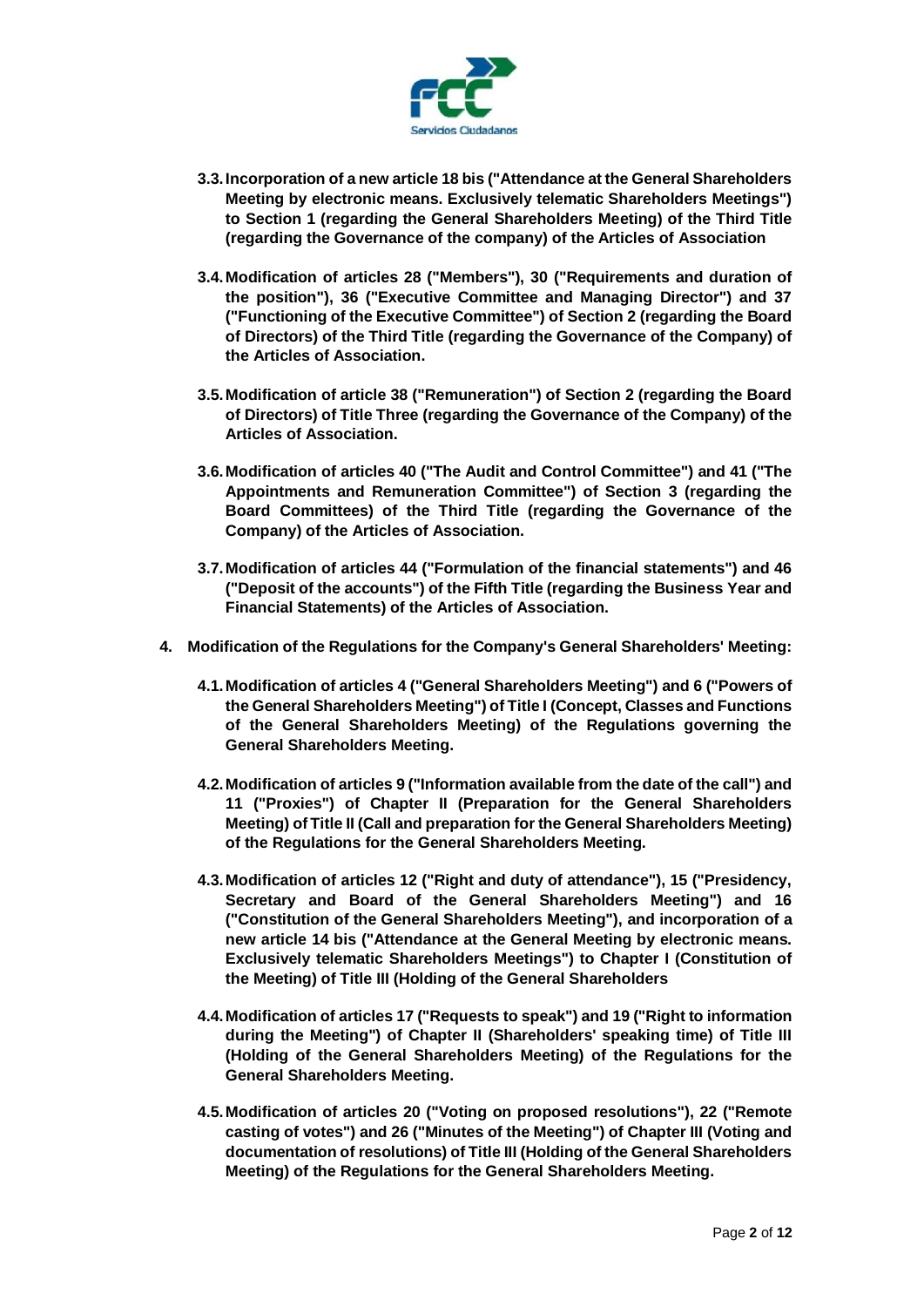

- **4.6.Elimination of the Final Provision of the Regulations for the General Shareholders Meeting.**
- **5. Remuneration of the members of the Board of Directors:**
	- **5.1. Remuneration of the members of the Board of Directors corresponding to the 2020 business year.**
	- **5.2. Submission to a vote of an advisory nature of the Annual Director Remuneration Report corresponding to the 2020 business year.**
	- **5.3. Approval of the Directors' Remuneration Policy.**
- **6. Distribution of a scrip dividend through (i) a share capital increase for a determinable amount by issuing new ordinary shares of 1 euro par value each, without issue premium, of the same class and series as those currently in circulation, charged against reserves; and (ii) the offer of the acquisition of free allocation rights at a guaranteed price (€ 0,40 right). Express provision for the possibility of incomplete allocation. Delegation of powers.**
- **7. Reduction of the deadline for calling extraordinary general meetings.**
- **8. Grant directors broad powers to draw up, place on public record, register, rectify and execute the adopted agreements.**
- **9. Information to the General Shareholders Meeting on the modification of the Regulations of the Board of Directors approved at its meeting on 2 June 2020.**

# **Presence of a Notary**

**The Board of Directors has agreed to require the presence of a Notary to draw up the Minutes of the General Shareholders Meeting, in accordance with the provisions of articles 203 of the Spanish Corporate Enterprises Act, 101 of the Mercantile Registry Regulations, 26.7 of the Articles of Association and 26.3 of the Regulations for General Shareholders Meetings.**

#### **Complement to the call and submission of new proposals for agreement**

**In accordance with the provisions of article 519 of the Spanish Corporate Enterprises Act, the shareholders representing at least three percent (3%) of the capital stock, may request that a supplement to this call for the General Shareholders Meeting should be published including one or more items on the Agenda, provided that the new items are accompanied by a justification or, where appropriate, a justified proposal for resolution. For these purposes, shareholders should indicate the number of shares they own or represent. Shareholders who wish to exercise this right should send this supplement by a reliable means of notification that should be received at the registered office for the attention of the General Secretariat (C/ Balmes, 36, Barcelona) within five (5) days following the publication of the this call. The supplement to the call will be published at least fifteen (15) days in advance of the date set for holding the Meeting on first call.**

**Shareholders representing at least three percent (3%) of the capital stock, within the deadline and in the manner indicated in the preceding paragraph, may present well-**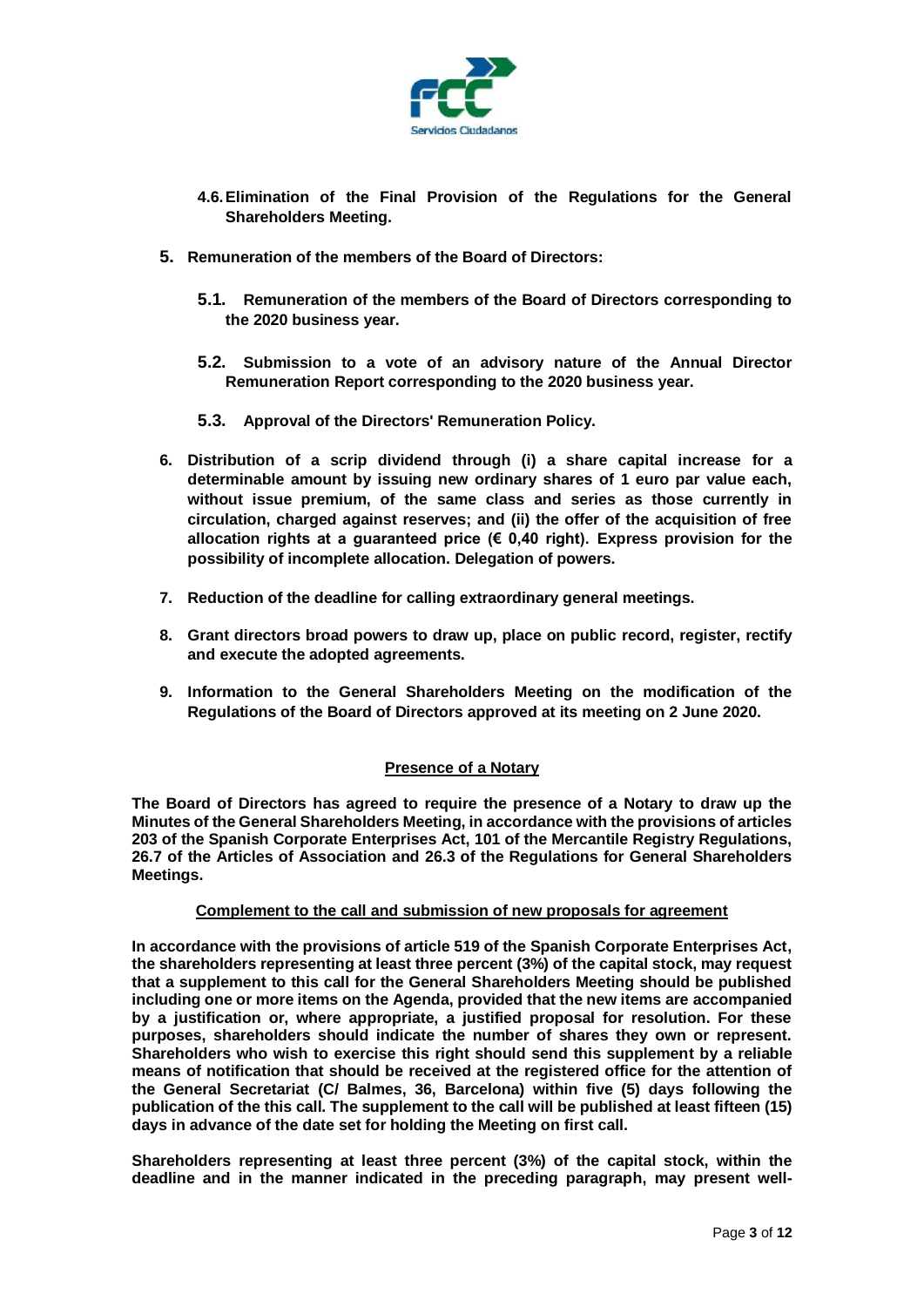

**founded proposals for resolutions on issues already included or that should be included in the Agenda. These proposals and, where appropriate, the accompanying documentation, will be published continuously on the Company's website as and when they are received.**

## **Right of attendance, proxy and vote**

#### *- Attendance:*

**In accordance with the provisions of article 18 of the Articles of Association, the right to attend the General Shareholders Meeting is granted to shareholders who own one or more shares and whose ownership appears registered in the corresponding book entry register five (5) days prior to the meeting to be held.**

#### *Proxy:*

**Any shareholder entitled to attend may be represented at the General Meeting by another person, even if that person is not a shareholder. Proxy should be conferred in the terms and within the scope established in the Spanish Corporate Enterprises Act, in writing and specifically for the Meeting, except for the exceptions included in the Spanish Corporate Enterprises Act.**

**If the specific person to whom the shareholder confers his or her representation is not indicated in the proxy form, it shall be understood to have been granted in favour of the President of the General Shareholders Meeting.**

*- Vote:*

**Shareholders who have the right to attend may cast their vote by personally attending the Meeting by electronic means and voting during the meeting, or by casting their vote by remote means of communication prior to the Meeting.**

**-** *Voting and granting of proxy at the General Shareholders Meeting by remote means of communication prior to the Meeting.*

**I.- Voting by remote means of communication.**

**In accordance with the provisions of article 20 of the Articles of Association and 22 of the Regulations for General Shareholders Meetings, voting on the proposals relating to the items on the Agenda may be exercised by the shareholders by post or electronic correspondence that duly guarantees the identity of the shareholder, in compliance with the following instructions:**

**I.1.- Voting by post.**

**Shareholders who wish to vote by post should send the attendance card issued by the entities responsible for keeping the record of book entries or the attendance card model provided by the Company.**

**The card should be duly filled out and signed, and then sent to the Company by any of the following procedures:**

**a) By delivery or shipment to the registered office (C/ Balmes, 36, 08007 Barcelona) or at the Madrid offices (Av. Del Camino de Santiago, 40, 28050 Madrid), for the attention, in both cases, of the "Department of Stock Exchange and Investor Relations".**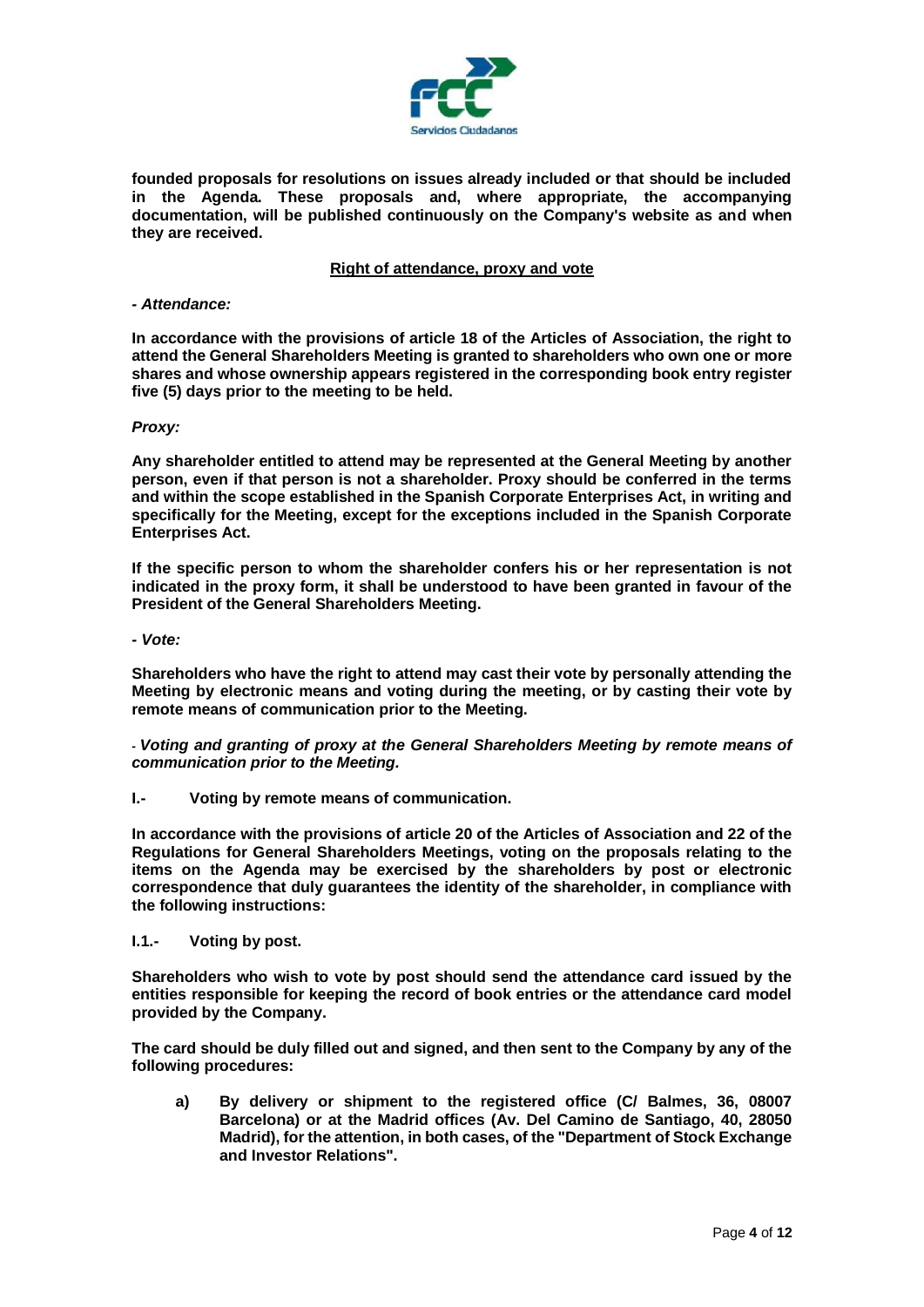

- **b) By delivering the completed and signed card to the Iberclear participating entity in which the shares have been deposited.**
- **I. 2.- Voting by electronic communication.**

**Shareholders who wish to vote by electronic communication may do so through the Company's website, in the section for the General Shareholders Meeting in the "Shareholders and investors" section, following the instructions specified for this purpose in each of the screens of the aforementioned website page.**

**Votes by electronic communication will be cast under a recognised electronic signature or advanced electronic signature, in the terms provided for in the applicable regulations, provided they are based on (i) an Electronic User Certificate issued by the Spanish Public Certification Authority (CERES) dependent on the National Currency and Stamp Factory, with respect to which its revocation does not appear, or (ii) a recognised electronic certificate incorporated into the electronic National Identity Document issued in accordance with Royal Decree 1553/2005, of 23 December, which regulates the issue of the National Identity Document and its electronic signature certificates.**

**Any shareholder who has an electronic signature that meets one of the indicated requirements and identifies him-or herself with it may cast their vote with regard to the items on the Agenda of the General Shareholders Meeting.**

**II.- Granting proxy through remote communication systems.**

**In accordance with the provisions of articles 19 of the Articles of Association and 11 of the Regulations for General Shareholders Meetings, shareholders may grant proxy for the General Shareholders Meeting by post or electronic correspondence that duly guarantees the identity of the shareholder, in compliance with the following instructions:**

**II.1.- Granting of proxy by post.**

**Shareholders who wish to grant proxy by post should send the Company the attendance card issued by the entities responsible for keeping the record of book entries or the attendance card model provided by the Company.**

**If the proxy is granted to the President of the Meeting or of the Board or any other member of the Board of Directors, including the Secretary, the card should be sent to the Company by any of the following procedures:**

- **a) By delivery or shipment to the registered office (C/ Balmes, 36, 08007 Barcelona) or at the Madrid offices (Av. Del Camino de Santiago, 40, 28050 Madrid), for the attention, in both cases, of the "Department of Stock Exchange and Investor Relations".**
- **b) By delivering the completed and signed card to the Iberclear participating entity in which the shares have been deposited.**

**II.2.- Granting of proxy by electronic communication.**

**Shareholders who wish to grant proxy by electronic communication may do so through the Company's website, in the section for the General Shareholders Meeting in the "Shareholders and investors" section, following the instructions specified for this purpose in each of the screens of the aforementioned website page.**

**Granting proxy by electronic communication will be performed under a recognised electronic signature or advanced electronic signature, in the terms provided for in the**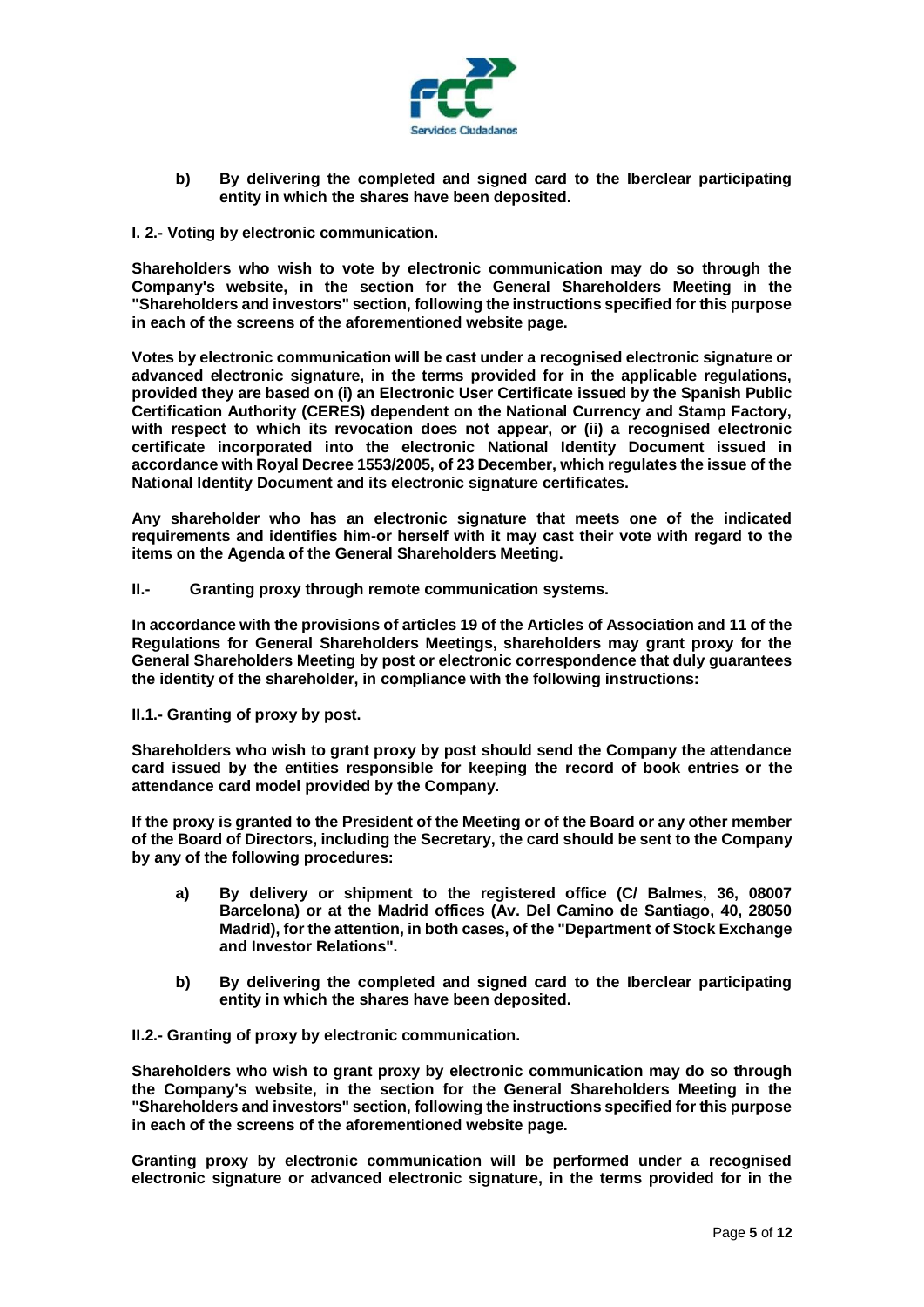

**applicable regulations, provided they are based on (i) an Electronic User Certificate issued by the Spanish Public Certification Authority (CERES) dependent on the National Currency and Stamp Factory, with respect to which its revocation does not appear, or (ii) a recognised electronic certificate incorporated into the electronic National Identity Document issued in accordance with Royal Decree 1553/2005, of 23 December, which regulates the issue of the National Identity Document and its electronic signature certificates.**

**Any shareholder who has an electronic signature that meets one of the indicated requirements and identifies him- or herself with it may grant proxy through the website.**

**II.3.- Provisions common to the granting of proxy by means of remote communication.**

**The shareholder who grants proxy by means of remote communication should notify the designated representative of the proxy granted, who in turn should record his or her acceptance. For these purposes, the representative will have been considered to have accepted proxy by attending the General Shareholders Meeting by electronic means, in the terms provided for in the section denominated "Electronic attendance at the General Shareholders Meeting" for this call.**

**If proxy is granted to the President of the Meeting, of the Board or to any other member of the Board of Directors, including the Secretary, this communication shall be understood to have been made by the Company's receipt of the proxy granted.**

**Where the represented shareholder has issued instructions, the proxy will cast the vote in accordance with them and will be obliged to keep these instructions for one year from the date of the corresponding General Shareholders Meeting.**

**The proxy may also include those points that have not yet been provided for in the Agenda for the call but may be addressed at the Meeting, as permitted by Law.**

**The proxy may only exercise the vote of the represented shareholder by personally attending the General Shareholders Meeting by electronic means.**

**A proxy may have the representation of more than one shareholder without restriction with regard to the number of shareholders represented. When a proxy represents several shareholders he or she may vote differently depending on the instructions received from each shareholder.**

#### **II.4.- Conflicts of interest.**

**For the purposes of the provisions of articles 523 and 526 of the Spanish Corporate Enterprises Act, it is hereby informed that the President of the Board of Directors, as well as any other member of the Board of Directors, may be in conflict of interest with regard to: (i) item 1.2 of the Agenda; (ii) item 5 of the Agenda regarding the remuneration of directors, and (iii) the issues included in sections b) or c) of article 526.1 of the Spanish Corporate Enterprises Act (dismissal, separation or termination of administrators and the exercise of corporate responsibility action) that could be presented outside the Agenda in accordance with the Law. Likewise, any person whose appointment is proposed and EAC Inversiones Corporativas, S.L. will be in conflict of interest with regard to item 2 of the Agenda. With regard to all of these, if the represented party has not given precise voting instructions, the proxy shall be deemed to have been granted to the Secretary of the General Shareholders Meeting, unless expressly stated otherwise.**

## **III.- Common rules.**

**III.1.- Deadline for the exercise of proxy and voting by means of remote communication.**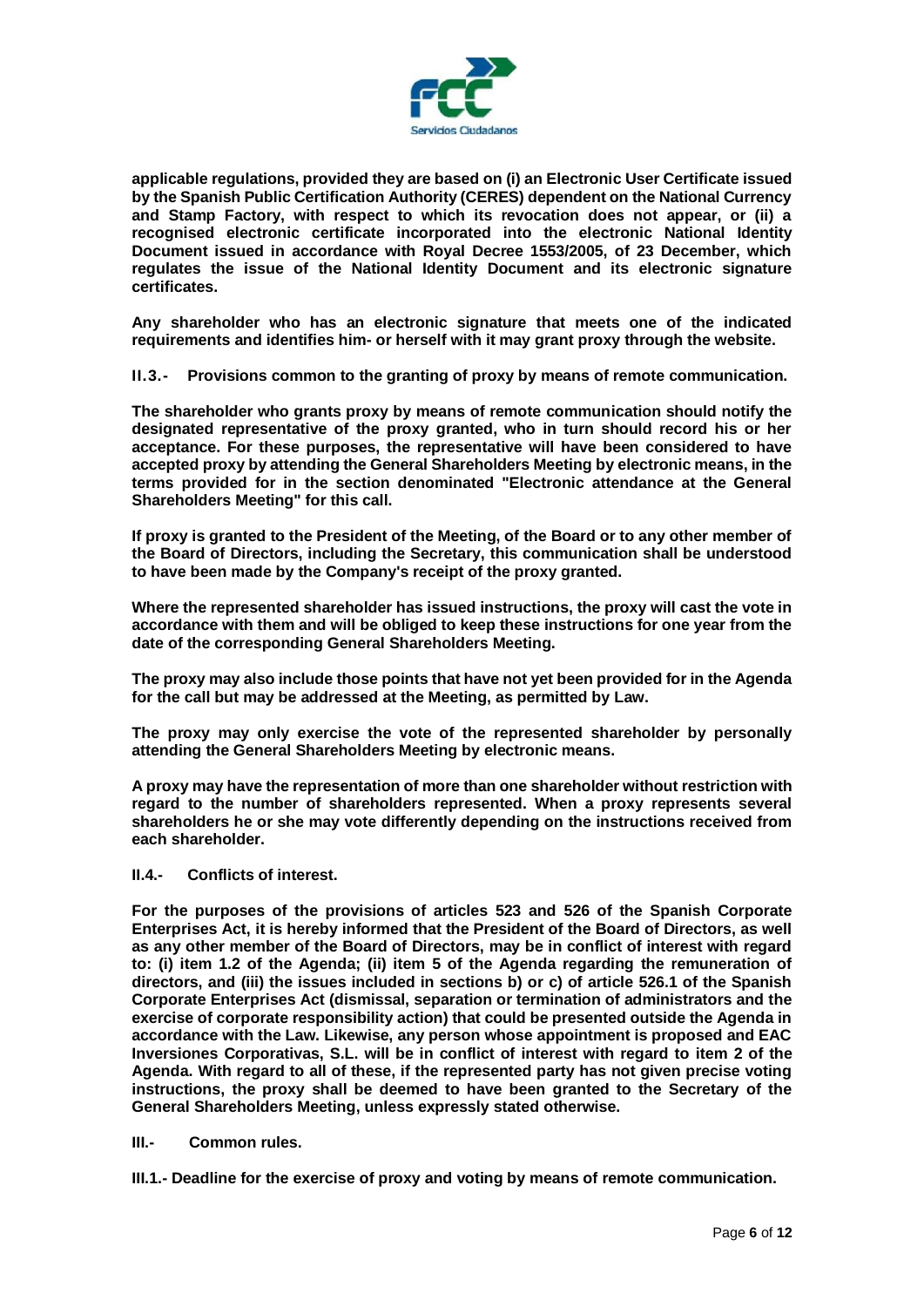

**Proxies granted and votes cast by remote means of communication prior to the Meeting, both by post and by electronic communication, may be issued from the day of publication of the call and should be received by the Company at least twenty-four (24) hours in advance of the time scheduled for the General Shareholders Meeting, that is, before 5.30 pm on 28 June 2021.**

**Any proxies and votes received later will be considered as not granted and as not cast, respectively.**

**III.2.- Rules of preference with regard to attendance, voting and proxy by means of remote communication.**

**III.2.1. Priority of personal attendance.**

**Personal attendance by electronic means at the General Shareholders Meeting will have the effect of revoking the proxy granted and the vote cast by remote means of communication.**

**Proxy is always revocable. In any case, personal attendance at the Meeting by electronic means by the represented party will have the effect of revocation of the proxy granted.**

**III.2.2. Priority of remote voting over the remote granting of proxy.**

**A vote cast through any remote means of communication will render ineffective the granting of electronic proxy or by means of a card printed on paper, either beforehand, in which case it will be considered revoked, or afterwards, in which case it will be considered not to have been cast.**

**III.2.3. Priority in the event of granting several proxies or casting several votes by remote means of communication.**

**In the event that a shareholder validly grants several proxies or validly casts several votes through different remote means of communication, the proxy and/or vote that was received last will prevail, and those received previously will be invalidated**

#### **III.3. Co-ownership**

**In the case of co-ownership of shares, for the purposes of article 126 of the Spanish Corporate Enterprises Act, it will be presumed that the co-owner who votes or grants proxy by remote means of communication is designated by the rest of the co-owners to exercise the rights derived from the shares.**

#### **IV.- Technical incidents.**

**The Company reserves the right to modify, suspend, cancel or restrict the remote mechanisms for proxy or voting electronically when technical or security issues require it.**

**The Company shall not be responsible for any damages that the shareholder may suffer as a result of breakdowns, overloads, line breaks, connection failures, mail malfunction, or any other eventuality of the same or a similar nature, beyond the will of the Company, which prevent the use of voting and proxy mechanisms through remote communication.**

#### **Electronic attendance at the General Shareholders Meeting**

**Shareholders who have the right to attend and their proxies may attend the General Shareholders Meeting electronic means, in the terms approved by the Board of Directors**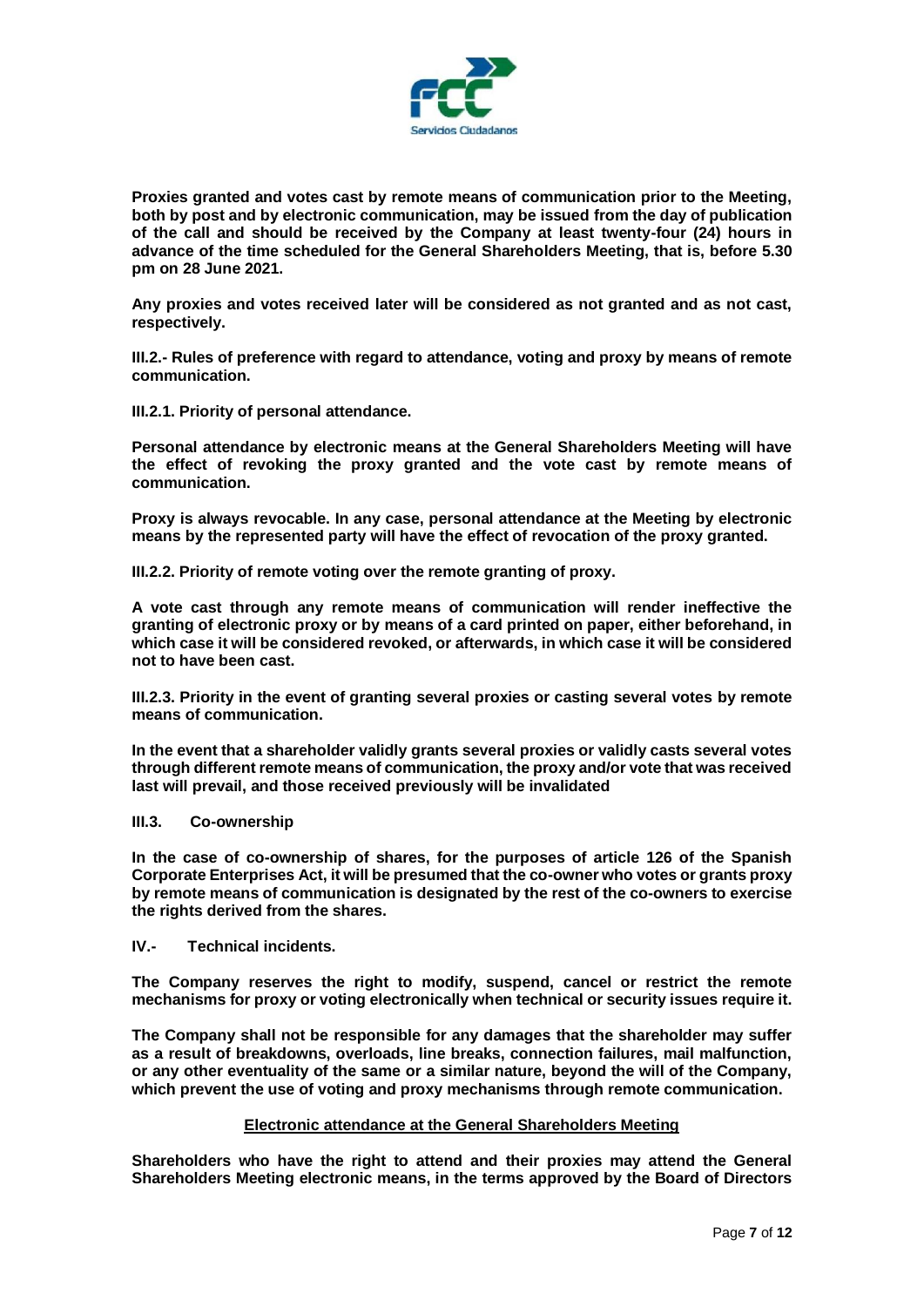

**and included in this call and in accordance with the regulations and instructions for doing this, published on the company's corporate website [www.fcc.es.](http://www.fcc.es/)**

**I.- Prior registration, connection and attendance.**

#### **I.1.- Prior registration.**

**Shareholders who wish to attend remotely should register on the Company's corporate website [\(www.fcc.es\)](http://www.fcc.es/) no later than 28 June 2021, at 5.30 pm, certifying their identity by any of the following means:**

- **(i) Electronic National Identity Document.**
- **(ii) A recognised and valid electronic user certificate, pursuant to the applicable regulations and issued by the Spanish Public Certification Authority (CERES), dependent on the National Mint and Stamp Factory.**

**If the person on whom attendance has been delegated wishes to attend remotely, the shareholder who has delegated this right should have notified the person to whom proxy has been granted and sent a copy of the proxy granted, or of the powers of representation in the case of a legal person, to the Department of Stock Market and Investor Relations (Av. del Camino de Santiago, 40, 28050 Madrid) or to the e-mail addres[s ir@fcc.es,](mailto:ir@fcc.es) together with a copy of the proxy's ID card or passport before 5.30 pm on 28 June 2021.** 

**However, the Company reserves the right to request from the shareholders or their proxies the additional means of identification that are deemed necessary to verify their status as shareholders and guarantee their authenticity.**

**I.2.- Connection and attendance.**

**A shareholder or proxy who has registered to attend the General Shareholders Meeting electronically in accordance with the provisions of section I.1 above, should connect as an attendee via the electronic attendance platform enabled on the corporate website [\(www.fcc.es\)](http://www.fcc.es/) on the day the General Shareholders Meeting is held, that is, on 29 June 2021, if the Meeting is held on first call or, if a sufficient quorum is not obtained, on 30 June 2021, on second call, between 4.15 p.m. and 5.15 p.m., and themselves as indicated in the corresponding instructions. Connection to attend will not be allowed outside this time band.**

**II.- Exercise of the rights to speak, information and proposal.**

**Shareholders or their proxies who attend the Meeting electronically and wish to speak and, where applicable, request information or clarification with regard to the items on the agenda, request clarification on the information accessible to the public that the Company has provided to the National Securities Market Commission since the last General Shareholders Meeting was held or with regard to the auditor's report or making the proposals that the Law allows, they should send their speech to the Company through the electronic attendance platform enabled on the Corporate website [\(www.fcc.es\)](http://www.fcc.es/), in writing and, in any case, in the form, terms and conditions established in the aforementioned Company website, at the latest by 6 pm. on the day the Meeting is held or until a later time that may be indicated by the President of the Ordinary General Shareholders' Meeting.**

**In the event that the shareholder or the proxy wishes his or her speech to appear literally in the minutes of the meeting, he or she should expressly state this in the aforementioned speech form, attaching, where appropriate, the text of the aforementioned speech.**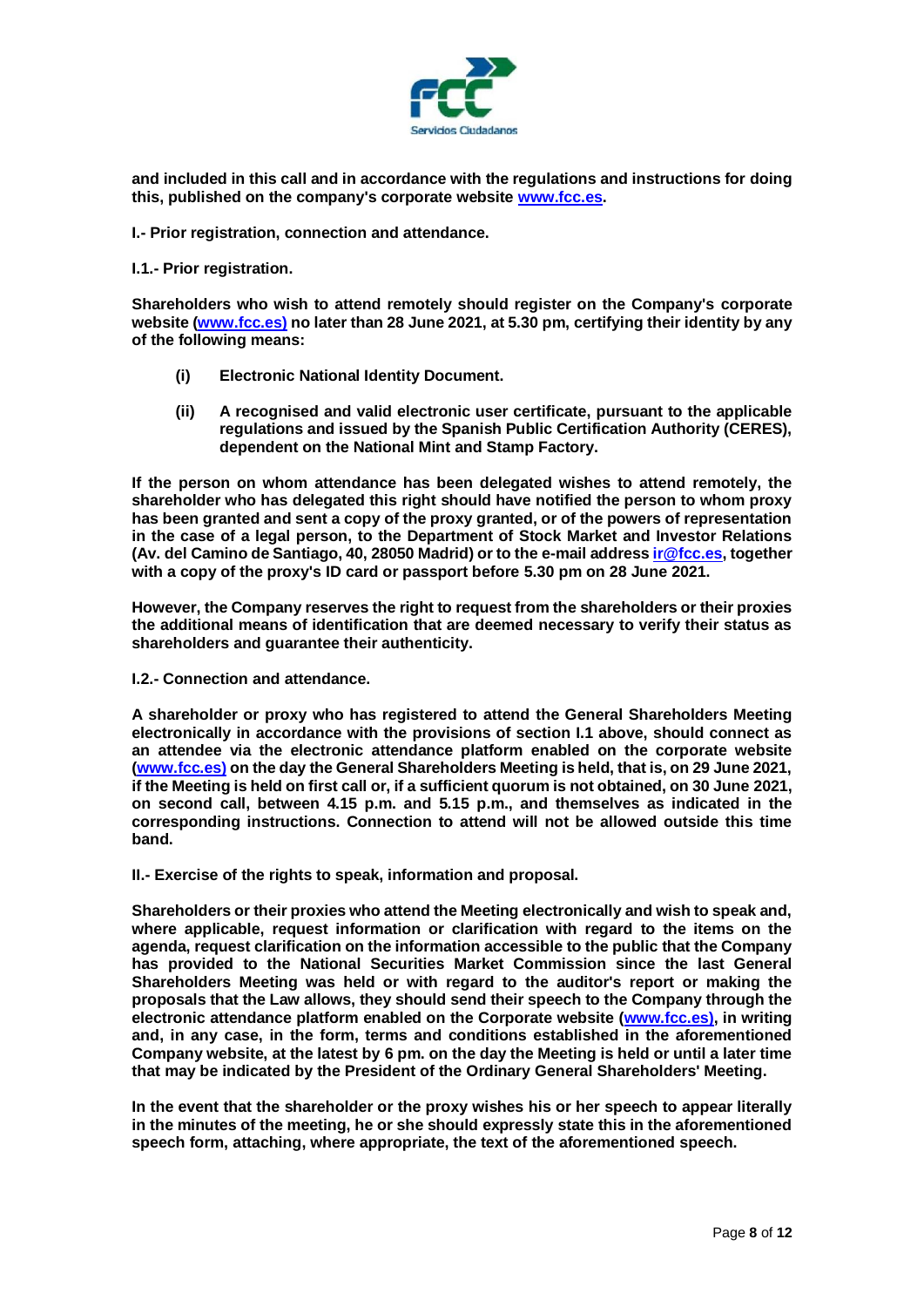

**Requests for information or clarifications from shareholders or their proxies who attend remotely will be answered verbally during the General Shareholders Meeting by the President or person designated by the President, or in writing within a period of seven days after the meeting has been held.**

#### **III.- Voting.**

**Shareholders or their duly registered proxies who attend electronically may cast their vote on the proposals relating to points included in the Agenda, via the electronic attendance platform enabled on the corporate website and in accordance with the corresponding voting form and the operating rules for this from the moment of their connection to attend electronically in accordance with the provisions of section I.2 above.**

**With regard to the proposed resolutions on those matters that, in accordance with the Law, do not appear on the Agenda, those attending remotely and who have previously registered may cast their votes from the moment when the Secretary of the General Shareholders Meeting reads these proposals and voting is activated on the electronic attendance platform on the corporate website.** 

**In any case, the voting by electronic means regarding all the proposals submitted to the General Shareholders Meeting will end when the President declares the end of the voting period for the proposed resolutions.**

**IV.- Leaving the meeting.**

**Shareholders and proxies attending by electronic means who wish to express their desire to leave the Meeting should do so by sending a communication through the link enabled in the electronic attendance computer platform on the Company's website. Once the wish to leave the meeting has been communicated, all subsequent actions undertaken will be deemed not to have been performed.**

### **V.- Other issues.**

**The Company reserves the right to adopt the proper mechanisms with regard to electronic attendance at the General Shareholders Meeting when this is required for technical or security reasons. The Company shall not be responsible for any damages that the shareholder may suffer as a result of breakdowns, overloads, line breaks, connection failures, mail malfunction, or any other eventuality of the same or a similar nature, beyond the will of the Company, which prevent the use of mechanism for electronic attendance at the Meeting or the occasional lack of availability of its website, without prejudice to the adoption of the measures that each situation requires, including the possible temporary suspension or extension of the Ordinary General Shareholders Meeting where this is necessary to guarantee the full exercise of their rights by the shareholders or their proxies.**

**Electronic attendance of the shareholder or the proxy will be equivalent to attendance in person at the Ordinary General Shareholders Meeting.**

**The remote attendance of the shareholder will invalidate any vote issued or proxy granted previously by any other procedure established by the Company.**

**Where necessary and provided that the proper conducting of the General Meeting is guaranteed, the President, the Secretary of the General Shareholders Meeting, the Notary required to draw up the minutes of the session, as well as the Chief Executive Officer and all other Members of the Board of Directors may attend the General Meeting exclusively by electronic means or by audio conference, video conference or by any other means of remote communication in real time that suitably guarantees their identity and the fulfilment of their duties.**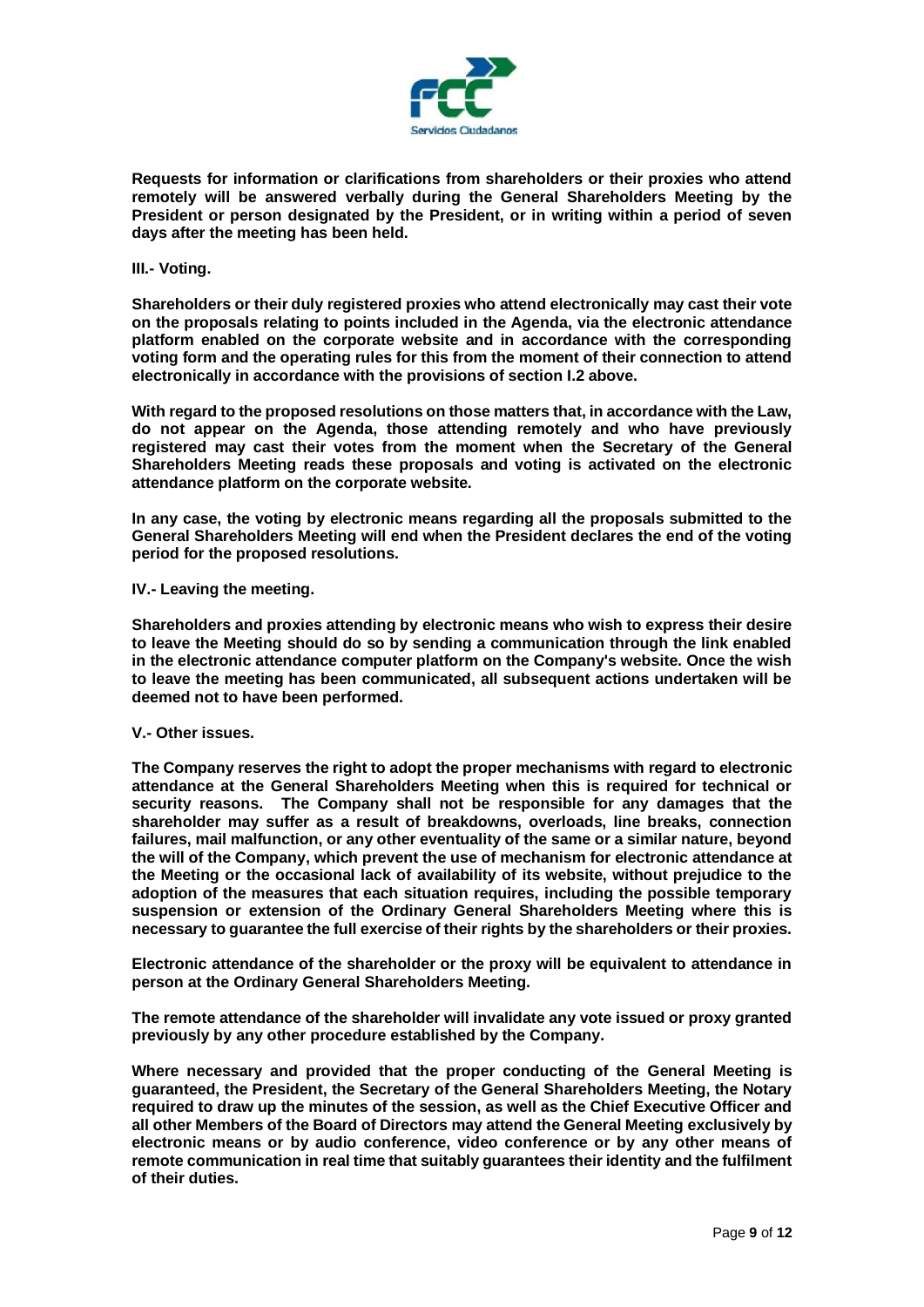

# **Electronic Shareholders Forum**

**In accordance with article 539.2 of the Spanish Corporate Enterprises Act, from the publication of this call and until twelve o'clock (12 midnight) on 28 June 2021, an Electronic Shareholders Forum will be enabled on the Company's website that can be accessed by both shareholders and voluntary associations formed and registered in the special Registry set up for this purpose in the National Securities Market Commission. The Operating Rules for the Electronic Shareholders Forum are available on the Company's website and shareholders will have to comply with them in order to be able to use it.**

**To access the Forum, shareholders accredit this condition, as indicated on the website, and identify themselves in accordance with the provisions of this Call.**

# **Right to Information**

**Any shareholder may obtain from the Company, for examination at the registered office or to be sent to them immediately and free of charge on written request in the manner provided for in the last paragraph of this section, the following documents that may be submitted for approval, or information at the Meeting:**

- **The full text corresponding to the announcement of the call.**
- **The total number of shares and voting rights on the date of the call.**
- **The financial statements and management report corresponding to FOMENTO DE CONSTRUCCIONES Y CONTRATAS, S.A. for the 2020 business year.**
- **The financial statements and management reports corresponding to the consolidated group of companies of which Fomento de Construcciones y Contratas, S.A. is the parent company for the 2020 business year.**
- **The status of consolidated non-financial information and the verification report of the independent service provider.**
- **The reports issued by the external auditors regarding the financial statements of the Company and its consolidated Group.**
- **A declaration of responsibility for the financial statements.**
- **The full text of the proposed resolutions that will be submitted for approval by the General Shareholders Meeting and, where appropriate, the supplement to the call and the proposed resolutions submitted by the shareholders, as received by the Company.**
- **The justifying report of the Board of Directors with regard to the proposed modification of the Articles of Association that will be submitted for approval under item 3 of the Agenda.**
- **The report by the Board of Directors justifying the proposed modification to the Regulations for General Shareholders Meetings that will be submitted for approval under item 4 of the Agenda.**
- **The identity, curriculum and category corresponding to those whose appointment as director is submitted for approval and the mandatory proposal and reports on their appointment, as well as the other information required under the Regulations for General Shareholders Meetings.**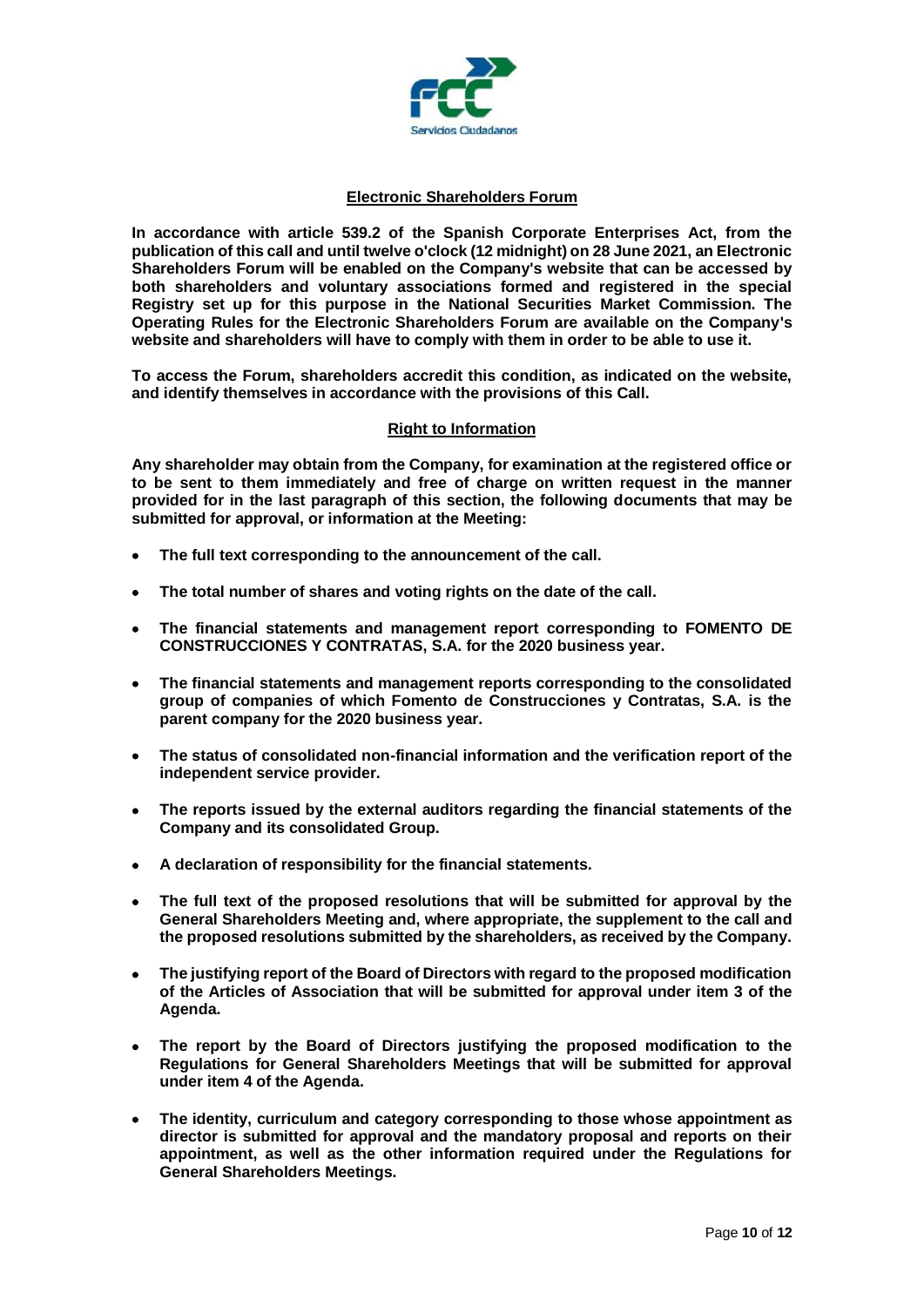

- **The Directors Remuneration Policy, the reasoned proposal by the Board of Directors, together with the Report by the Appointments and Remuneration Committee on the Directors' Remuneration Policy with regard to item 5.3 on the Agenda.**
- **The Report of the Board of Directors in relation to the proposed resolution submitted for approval under item 6 of the Agenda.**
- **The Report by the Board of Directors on the modification of its Regulations as agreed at its meeting on 2 June 2020.**
- **The Annual Report on Directors' Remuneration corresponding to the 2020 business year.**
- **The Annual Corporate Governance Report for the 2020 business year.**
- **The report on the independence of the accounts auditor prepared by the Audit and Control Committee.**
- **Report on the activities of the Audit and Control Committee.**
- **Report on the activities of the Appointments and Remuneration Committee.**
- **Information on the communication channels between the Company and the shareholders in order to be able to gather information and make suggestions.**
- **The means and procedures for granting proxy at the General Shareholders Meeting, as well as for remote vote casting.**
- **The model for the card for attendance, proxy and remote voting.**
- **The Regulations for electronic attendance at the General Shareholders Meeting.**
- **The Rules for Conducting an Electronic Shareholder Forum.**

**All the documents that have been listed may also be consulted or copied from the Company's website (www.fcc.es) continuously from the publication of the call and until the General Shareholders Meeting is held, in accordance with the provisions of article 518 of the Spanish Corporate Enterprises Act.**

**Furthermore, in accordance with the provisions of articles 197 and 520 of the Spanish Corporate Enterprises Act, up to five days prior to the day scheduled for the Meeting, shareholders may request from the Board of Directors information or clarifications regarding the matters included in the Agenda that they deem necessary or they may formulate any questions they deem appropriate in writing. Shareholders may also request information or clarification or ask questions in writing about the information accessible to the public that has been provided by the Company to the National Securities Market Commission since the last General Shareholders Meeting was held, that is, since 2 June 2020, as well as with regard to the auditor's report. For these purposes, shareholders may use the Company's own website (www.fcc.es), or contact the Stock Market and Investor Relations Department, at the postal address Avenida Del Camino de Santiago, 40, 28050 Madrid or by sending an e-mail to the following address: [ir@fcc.es,](mailto:ir@fcc.es) stating their full name (or company name) and proving their identity by means of a photocopy of their Identity Card or passport (and in the case of a legal person, a certifying document accrediting their representation), as well as their status as a shareholder, indicating the number of shares and the depositary entity.**